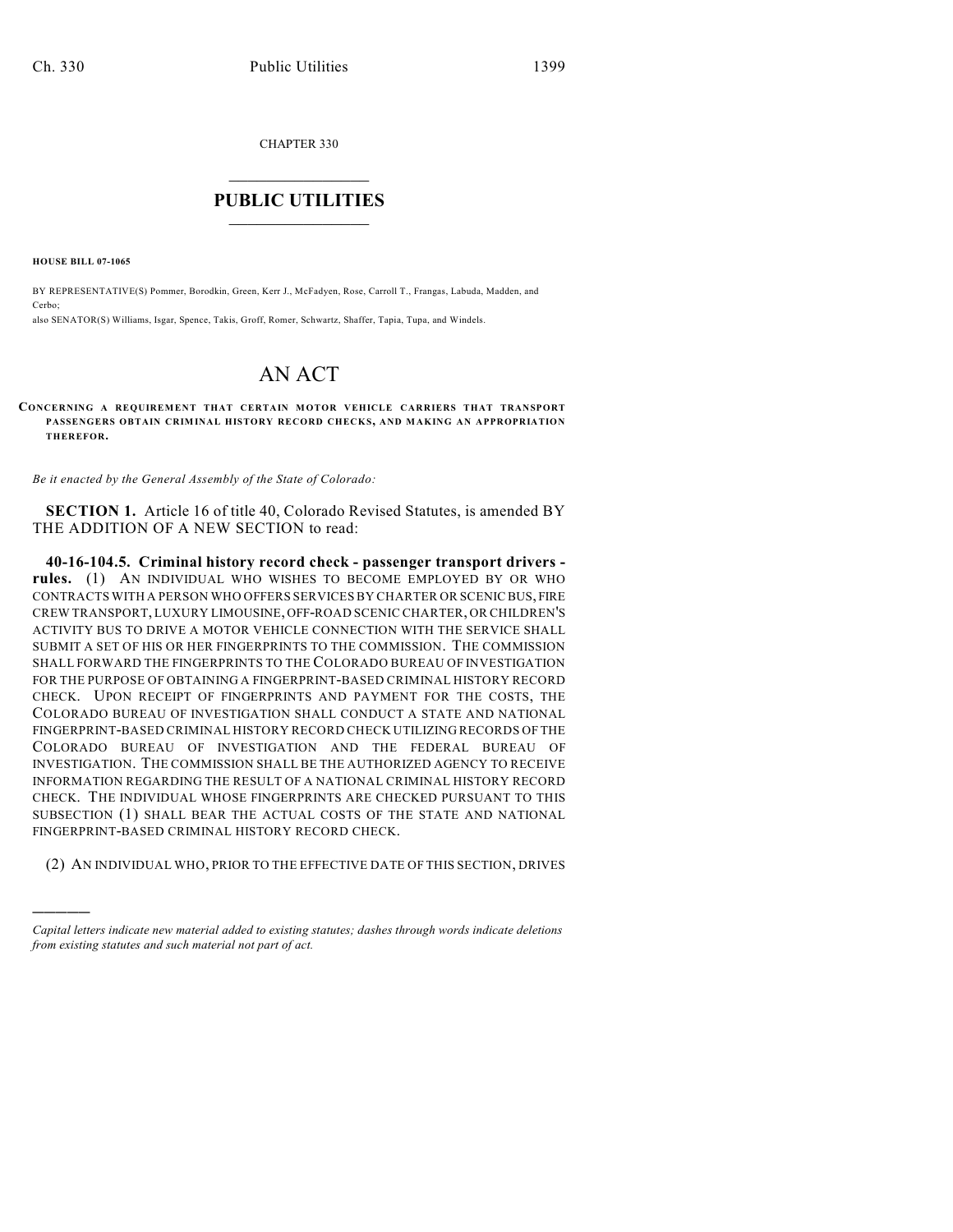A MOTOR VEHICLE AS PART OF HIS OR HER EMPLOYMENT OR CONTRACT WITH A PERSON WHO OFFERS SERVICES BY CHARTER OR SCENIC BUS, FIRE CREW TRANSPORT, LUXURY LIMOUSINE, OFF-ROAD SCENIC CHARTER, OR CHILDREN'S ACTIVITY BUS SHALL COMPLY WITH THE FINGERPRINTING REQUIREMENTS OF SUBSECTION (1) OF THIS SECTION WITHIN THIRTY DAYS AFTER THE EFFECTIVE DATE OF THIS SECTION.

(3) AN INDIVIDUAL WHOSE FINGERPRINTS ARE CHECKED PURSUANT TO SUBSECTION (1) OR (2) OF THIS SECTION MAY, PENDING THE RESULTS OF THE CRIMINAL HISTORY RECORD CHECK, DRIVE A MOTOR VEHICLE IN CONNECTION WITH HIS OR HER EMPLOYMENT OR CONTRACT WITH A SERVICE DESCRIBED IN SUBSECTION (1) OF THIS SECTION FOR UP TO SIXTY DAYS AFTER THE COMMISSION FORWARDS THE FINGERPRINTS TO THE COLORADO BUREAU OF INVESTIGATION OR UNTIL THE COMMISSION RECEIVES THE RESULTS OF THE CHECK, WHICHEVER OCCURS FIRST. UPON THE COMMISSION'S RECEIPT OF THE RESULTS, THE INDIVIDUAL MAY RESUME DRIVING A MOTOR VEHICLE FOR THE SERVICE, SO LONG AS THE DRIVING DOES NOT VIOLATE APPLICABLE LAW AND DOES NOT OCCUR WHILE THE INDIVIDUAL HAS A CRIMINAL CONVICTION ON HIS OR HER RECORD THAT DISQUALIFIES AND PROHIBITS HIM OR HER FROM DRIVING A MOTOR VEHICLE FOR THE SERVICE PURSUANT TO SUBSECTION (4) OF THIS SECTION.

(4) AN INDIVIDUAL WHOSE CRIMINAL HISTORY RECORD IS CHECKED PURSUANT TO THIS SECTION SHALL BE DISQUALIFIED AND PROHIBITED FROM DRIVING A MOTOR VEHICLE FOR A SERVICE DESCRIBED IN SUBSECTION (1) OF THIS SECTION IF THE CRIMINAL HISTORY RECORD CHECK REFLECTS THAT:

(a) WITHIN THE TEN-YEAR PERIOD PRECEDING THE DATE THE CRIMINAL HISTORY RECORD CHECK IS COMPLETED, THE INDIVIDUAL WAS:

(I) CONVICTED IN THIS STATE OF A CRIME OF VIOLENCE, AS DEFINED IN SECTION 18-1.3-406 (2), C.R.S.; OR

(II) CONVICTED OF A COMPARABLE OFFENSE IN ANY OTHER STATE OR IN THE UNITED STATES; OR

(b) WITHIN THE TWO YEARS PRECEDING THE DATE THE CRIMINAL HISTORY RECORD CHECK IS COMPLETED, THE INDIVIDUAL WAS:

(I) CONVICTED IN THIS STATE OF DRIVING UNDER THE INFLUENCE, AS DEFINED IN SECTION 42-4-1301 (1) (f), C.R.S.; DRIVING WITH EXCESSIVE ALCOHOLIC CONTENT, AS DESCRIBED IN SECTION 42-4-1301 (2) (a), C.R.S.; DRIVING WHILE ABILITY IMPAIRED, AS DEFINED IN SECTION  $42-4-1301(1)(g)$ , C.R.S.; OR DRIVING WHILE AN HABITUAL USER OF A CONTROLLED SUBSTANCE, AS DESCRIBED IN SECTION 42-4-1301 (1) (c), C.R.S.; OR

(II) CONVICTED OF A COMPARABLE OFFENSE IN ANY OTHER STATE OR IN THE UNITED STATES.

(5) THE COMMISSION SHALL, CONSISTENT WITH THE REQUIREMENTS OF THIS SECTION, PROMULGATE RULES CONCERNING THE EMPLOYMENT OF, CONTRACTING WITH, AND RETENTION OF AN INDIVIDUAL WHOSE CRIMINAL HISTORY RECORD IS CHECKED PURSUANT TO THIS SECTION.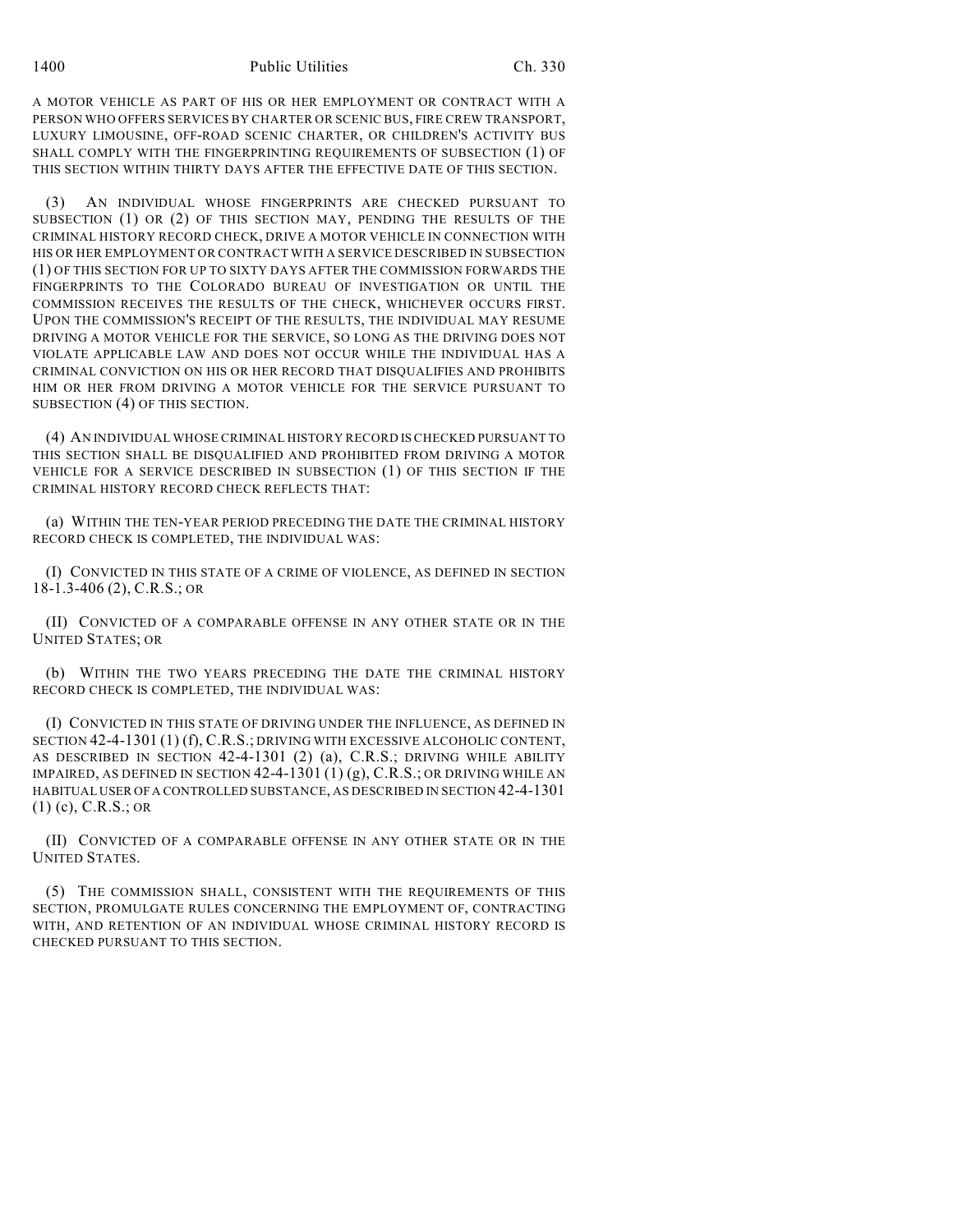(6) AN INDIVIDUAL OR ENTITY WHO VIOLATES ANY PROVISION OF THIS SECTION SHALL BE SUBJECT TO THE PENALTIES DESCRIBED IN SECTION 40-16-107.

**SECTION 2.** 40-16-107 (1) and (2), Colorado Revised Statutes, are amended to read:

**40-16-107. Violations - penalties.** (1) (a) Any motor vehicle carrier exempt from regulation as a public utility who operates a motor vehicle for its business in violation of any provision of this article is guilty of a class 2 misdemeanor.

(b) ANY INDIVIDUAL WHO IS EMPLOYED BY OR WHO CONTRACTS WITH A MOTOR VEHICLE CARRIER EXEMPT FROM REGULATION AS A PUBLIC UTILITY AND WHO OPERATES A MOTOR VEHICLE FOR THE CARRIER'S BUSINESS IN VIOLATION OF ANY PROVISION OF SECTION 40-16-104.5 IS GUILTY OF A CLASS 2 MISDEMEANOR.

(2) (a) Each day in which a motor vehicle carrier exempt from regulation as a public utility operates a motor vehicle for its business in violation of any provision of this article shall constitute a separate offense.

(b) EACH DAY IN WHICH AN INDIVIDUAL WHO IS EMPLOYED BY OR WHO CONTRACTS WITH A MOTOR VEHICLE CARRIER EXEMPT FROM REGULATION AS A PUBLIC UTILITY OPERATES A MOTOR VEHICLE FOR THE CARRIER'S BUSINESS IN VIOLATION OF ANY PROVISION OF SECTION 40-16-104.5 SHALL CONSTITUTE A SEPARATE OFFENSE.

**SECTION 3.** Article 10 of title 40, Colorado Revised Statutes, is amended BY THE ADDITION OF A NEW SECTION to read:

**40-10-105.5. Criminal history record check - taxicab drivers - rules.** (1) AN INDIVIDUAL WHO WISHES TO BECOME EMPLOYED OR WHO CONTRACTS TO DRIVE A TAXICAB FOR A HOLDER OF A CERTIFICATE OF PUBLIC CONVENIENCE AND NECESSITY THAT CONTAINS AUTHORITY TO OPERATE AS A TAXICAB SHALL SUBMIT A SET OF HIS OR HER FINGERPRINTS TO THE COMMISSION. THE COMMISSION SHALL FORWARD THE FINGERPRINTS TO THE COLORADO BUREAU OF INVESTIGATION FOR THE PURPOSE OF OBTAINING A FINGERPRINT-BASED CRIMINAL HISTORY RECORD CHECK. UPON RECEIPT OF FINGERPRINTS AND PAYMENT FOR THE COSTS, THE COLORADO BUREAU OF INVESTIGATION SHALL CONDUCT A STATE AND NATIONAL FINGERPRINT-BASED CRIMINAL HISTORY RECORD CHECK UTILIZING RECORDS OF THE COLORADO BUREAU OF INVESTIGATION AND THE FEDERAL BUREAU OF INVESTIGATION. THE COMMISSION SHALL BE THE AUTHORIZED AGENCY TO RECEIVE INFORMATION REGARDING THE RESULT OF A NATIONAL CRIMINAL HISTORY RECORD CHECK. THE INDIVIDUAL WHOSE FINGERPRINTS ARE CHECKED PURSUANT TO THIS SUBSECTION (1) SHALL BEAR THE ACTUAL COSTS OF THE STATE AND NATIONAL FINGERPRINT-BASED CRIMINAL HISTORY RECORD CHECK.

(2) AN INDIVIDUAL WHO, PRIOR TO THE EFFECTIVE DATE OF THIS SECTION, DRIVES A TAXICAB AS PART OF HIS OR HER EMPLOYMENT OR CONTRACT WITH A HOLDER OF A CERTIFICATE OF PUBLIC CONVENIENCE AND NECESSITY THAT CONTAINS AUTHORITY TO OPERATE AS A TAXICAB SHALL COMPLY WITH THE FINGERPRINTING REQUIREMENTS OF SUBSECTION (1) OF THIS SECTION WITHIN THIRTY DAYS AFTER THE EFFECTIVE DATE OF THIS SECTION.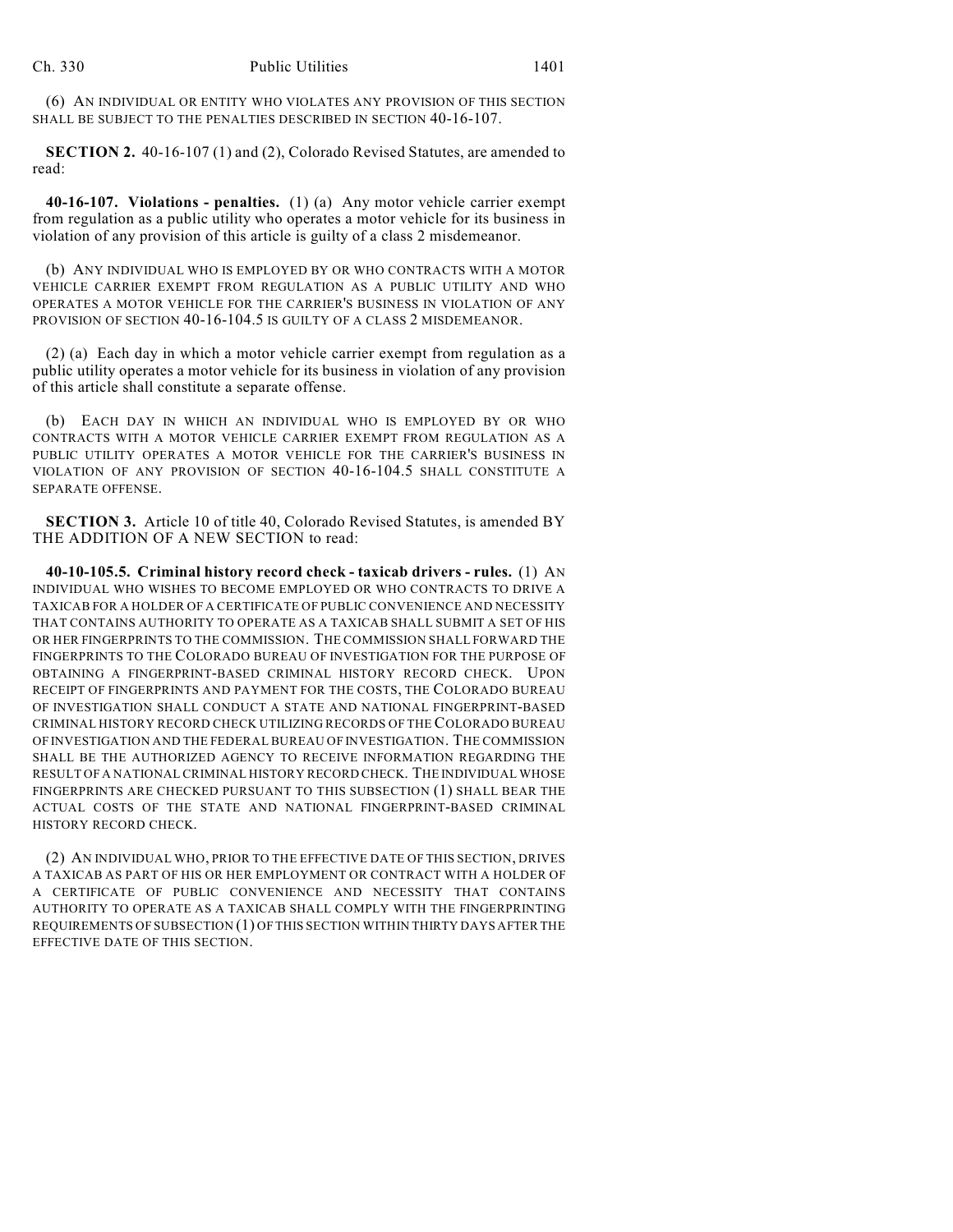(3) AN INDIVIDUAL WHOSE FINGERPRINTS ARE CHECKED PURSUANT TO SUBSECTION (1) OR (2) OF THIS SECTION MAY, PENDING THE RESULTS OF THE CRIMINAL HISTORY RECORD CHECK, DRIVE A TAXICAB IN CONNECTION WITH HIS OR HER EMPLOYMENT OR CONTRACT WITH A HOLDER OF A CERTIFICATE OF PUBLIC CONVENIENCE AND NECESSITY DESCRIBED IN SUBSECTION (1) OF THIS SECTION FOR UP TO SIXTY DAYS AFTER THE COMMISSION FORWARDS THE FINGERPRINTS TO THE COLORADO BUREAU OF INVESTIGATION OR UNTIL THE COMMISSION RECEIVES THE RESULTS OF THE CHECK, WHICHEVER OCCURS FIRST. UPON THE COMMISSION'S RECEIPT OF THE RESULTS, THE INDIVIDUAL MAY RESUME DRIVING A TAXICAB FOR THE HOLDER OF THE CERTIFICATE, SO LONG AS THE DRIVING DOES NOT VIOLATE APPLICABLE LAW AND DOES NOT OCCUR WHILE THE INDIVIDUAL HAS A CRIMINAL CONVICTION ON HIS OR HER RECORD THAT DISQUALIFIES AND PROHIBITS HIM OR HER FROM DRIVING A TAXICAB PURSUANT TO SUBSECTION (4) OF THIS SECTION.

(4) AN INDIVIDUAL WHOSE CRIMINAL HISTORY RECORD IS CHECKED PURSUANT TO THIS SECTION SHALL BE DISQUALIFIED AND PROHIBITED FROM DRIVING A TAXICAB FOR A HOLDER OF A CERTIFICATE OF PUBLIC CONVENIENCE AND NECESSITY THAT CONTAINS AUTHORITY TO OPERATE AS A TAXICAB IF THE CRIMINAL HISTORY RECORD CHECK REFLECTS THAT:

(a) WITHIN THE TEN-YEAR PERIOD PRECEDING THE DATE THE CRIMINAL HISTORY RECORD CHECK IS COMPLETED, THE INDIVIDUAL WAS:

(I) CONVICTED IN THIS STATE OF A CRIME OF VIOLENCE, AS DEFINED IN SECTION 18-1.3-406 (2), C.R.S.; OR

(II) CONVICTED OF A COMPARABLE OFFENSE IN ANY OTHER STATE OR IN THE UNITED STATES; OR

(b) WITHIN THE TWO YEARS PRECEDING THE DATE THE CRIMINAL HISTORY RECORD CHECK IS COMPLETED, THE INDIVIDUAL WAS:

(I) CONVICTED IN THIS STATE OF DRIVING UNDER THE INFLUENCE, AS DEFINED IN SECTION 42-4-1301 (1) (f), C.R.S.; DRIVING WITH EXCESSIVE ALCOHOLIC CONTENT, AS DESCRIBED IN SECTION 42-4-1301 (2) (a), C.R.S.; DRIVING WHILE ABILITY IMPAIRED, AS DEFINED IN SECTION  $42-4-1301(1)(g)$ , C.R.S.; OR DRIVING WHILE AN HABITUAL USER OF A CONTROLLED SUBSTANCE, AS DESCRIBED IN SECTION 42-4-1301 (1) (c), C.R.S.; OR

(II) CONVICTED OF A COMPARABLE OFFENSE IN ANY OTHER STATE OR IN THE UNITED STATES.

(5) THE COMMISSION SHALL, CONSISTENT WITH THE REQUIREMENTS OF THIS SECTION, PROMULGATE RULES CONCERNING THE EMPLOYMENT OF, CONTRACTING WITH, AND RETENTION OF AN INDIVIDUAL WHOSE CRIMINAL HISTORY RECORD IS CHECKED PURSUANT TO THIS SECTION.

(6) AN INDIVIDUAL OR ENTITY WHO VIOLATES ANY PROVISION OF THIS SECTION SHALL BE SUBJECT TO THE PENALTIES DESCRIBED IN SECTION 40-10-113.

**SECTION 4. Appropriation.** (1) In addition to any other appropriation, there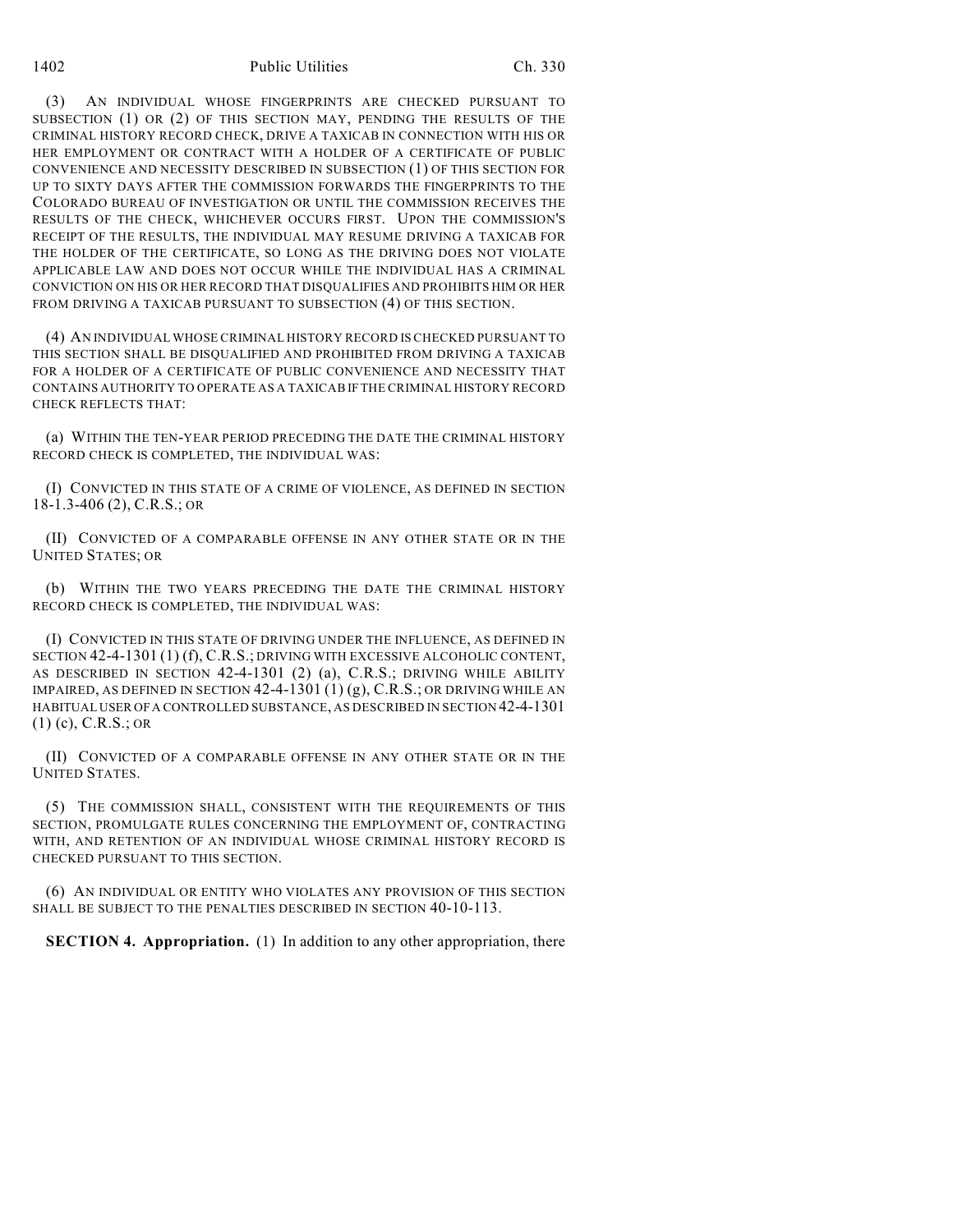## Ch. 330 Public Utilities 1403

is hereby appropriated, out of any moneys in the public utilities commission motor carrier fund created in section 40-2-110.5 (6), Colorado Revised Statutes, not otherwise appropriated, to the department of regulatory agencies, for allocation to the executive director's office, for legal services, for the fiscal year beginning July 1, 2007, the sum of four thousand three hundred thirty-seven dollars (\$4,337), or so much thereof as may be necessary, for the implementation of this act.

(2) In addition to any other appropriation, there is hereby appropriated, out of any moneys in the public utilities commission motor carrier fund created in section 40-2-110.5 (6), Colorado Revised Statutes, not otherwise appropriated, to the department of regulatory agencies, for allocation to the public utilities commission, for regulation of motor vehicle carriers, for the fiscal year beginning July 1, 2007, the sum of forty-eight thousand one hundred ninety-three dollars (\$48,193) and 1.3 FTE, or so much thereof as may be necessary, for the implementation of this act.

(3) In addition to any other appropriation, there is hereby appropriated to the department of regulatory agencies, for allocation to the public utilities commission, for the fiscal year beginning July 1, 2007, the sum of one hundred ninety-seven thousand five hundred dollars (\$197,500), or so much thereof as may be necessary, for pass through to the department of public safety, to perform criminal history checks on motor vehicle carriers related to the implementation of this act. Said sum shall be from application processing fees collected by the public utilities commission.

(4) In addition to any other appropriation, there is hereby appropriated to the department of law, for the fiscal year beginning July 1, 2007, the sum of four thousand three hundred thirty-seven dollars (\$4,337), or so much thereof as may be necessary, for the provision of legal services to the department of regulatory agencies related to the implementation of this act. Said sum shall be from cash funds exempt received from the department of regulatory agencies, executive director's office, out of the appropriation made in subsection (1) of this section.

(5) In addition to any other appropriation, there is hereby appropriated, to the department of public safety, for allocation to the Colorado bureau of investigation, for processing of fingerprint-based criminal history checks for motor vehicle carriers, for the fiscal year beginning July 1, 2007, the sum of eighty-two thousand nine hundred fifteen dollars (\$82,915) and 0.9 FTE, or so much thereof as may be necessary, for the implementation of this act. Said sum shall be from cash funds exempt received from the department of regulatory agencies, public utilities commission, out of the appropriation made in subsection (3) of this section.

(6) In addition to any other appropriation, there is hereby appropriated to the department of public safety, for the fiscal year beginning July 1, 2007, the sum of one hundred ten thousand dollars (\$110,000), or so much thereof as may be necessary, for pass through to the federal bureau of investigation for fingerprint-based national criminal history checks for motor vehicle carriers related to the implementation of this act. Said sum shall be from cash funds exempt received from the department of regulatory agencies, public utilities commission, out of the appropriation made in subsection (3) of this section.